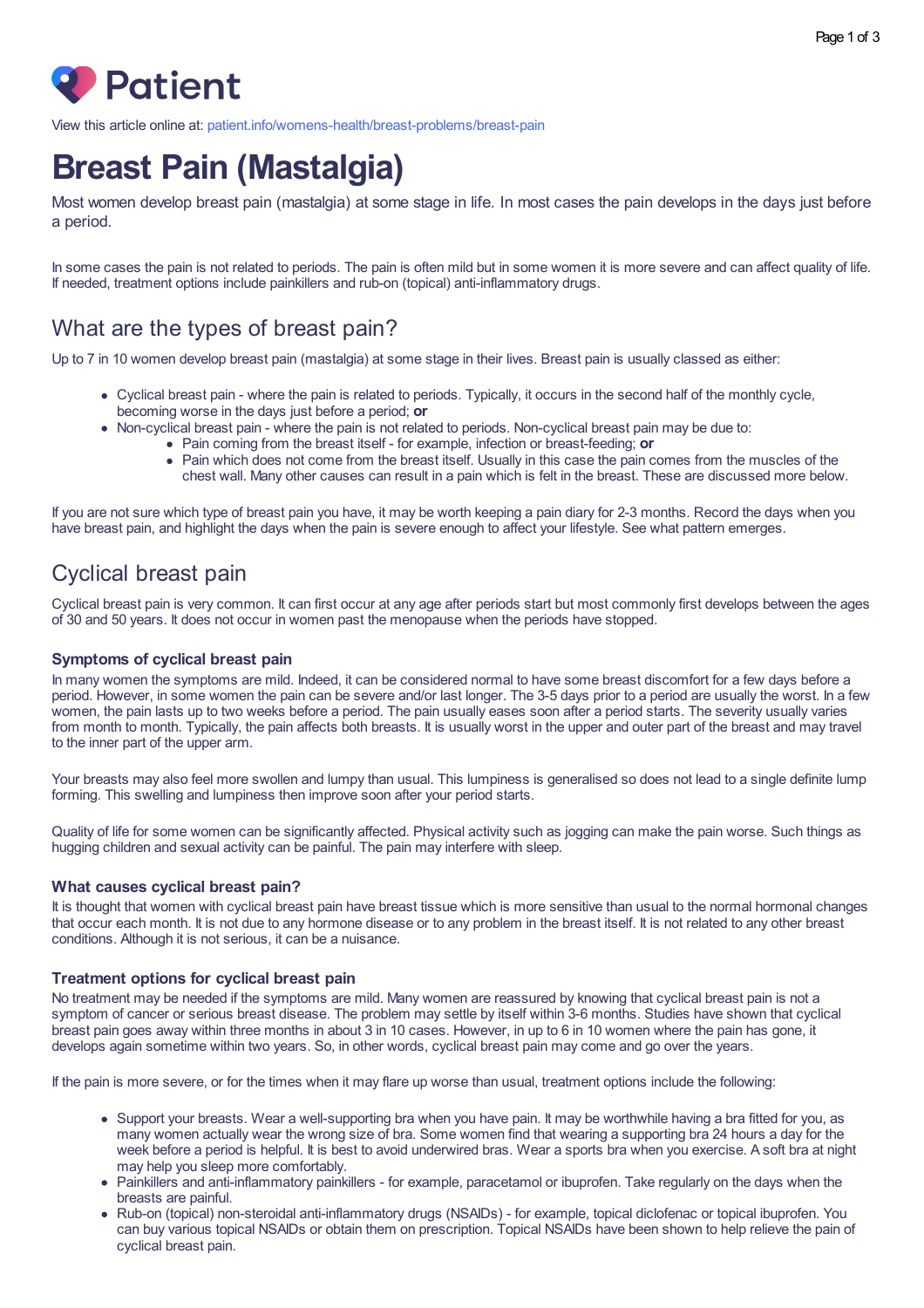- Consider your medication. The contraceptive pill or hormone replacement therapy (HRT) may make cyclical breast pain worse. Other medicines may also worsen cyclical breast pain - for example, some antidepressants and some blood pressure medicines. There is not much evidence that changing medication helps. However, occasionally it may be worth stopping or changing your medication to see if this helps. Discuss this with your doctor.
- Medicines to block hormones. Medicines such as danazol, tamoxifen and goserelin injections can ease pain in most cases. These medicines work by reducing the level, or blocking the effect of, female hormones such as oestrogen. However, sideeffects are common with these medicines. So, they are not usually tried unless you have severe pain which occurs during most months and does not ease with other treatments. They are only prescribed by specialists.
- Evening primrose oil. This used to be a very popular treatment. However, research studies suggest that this has little effect. Therefore, you can no longer obtain this from your doctor on prescription. Some women still seem to find benefit from it. There are many different preparations of evening primrose oil, containing varying amounts of the active ingredient gamolenic acid. The dose is usually 120-160 mg of gamolenic acid twice daily. Evening primrose oil is unlikely to give instant relief. It needs to be taken for up to four months before you can decide if it is helpful or not. If it has not helped by the time four months is reached then it is not going to be effective.

## Non-cyclical breast pain

Breast pain can be present all the time, or come and go in a random way. This type of breast pain is not related to periods and is most common in women aged over 40. The pain may be in just one breast and may be localised to one area in a breast. Sometimes the pain is felt all over one or both breasts. There are various causes - for example:

- Pain coming from the breast tissue itself without any lumps, tumours, or other abnormality being found. The reason why this type of pain occurs is not known.
- Pain coming or radiating from the chest wall under the breast rather than the breast itself. Muscular or bony problems of the chest wall account for some cases. A common cause is a condition called costochondritis where the joints of the chest wall become inflamed.
- Pregnancy causes breasts to swell and be tender, particularly in the first few weeks. Breastfeeding may also cause breast pain.
- Infection (mastitis) is a cause in a small number of cases.
- Shingles may cause pain before a rash develops.
- Breast tumours, cancer and lumps are a very uncommon cause of breast pain. Fluid-filled lumps (cysts) are sometimes painful. However, it is very unusual for breast cancer to cause pain without there being a lump to feel.
- The cause is often not clear.

As there are various causes, it is best to see a doctor for assessment.

### **Treatment for non-cyclical breast pain**

In many cases the pain goes after a few months without any treatment. NSAIDs such as ibuprofen may ease the pain. Rub-on (topical) NSAIDs may also work. Other treatments may be appropriate, depending on whether a cause is found.

## Breast pain and breast cancer

Women with breast pain often worry that the pain is caused by breast cancer. However, the first symptom of breast cancer is usually a painless lump. Pain is not usually an early symptom.

However, even though breast pain is not likely to be caused by cancer, you should see your doctor if you have any concerns about breast pain or any other breast symptoms.

In particular, see a doctor promptly if you have breast pain and any of the following:

- A lump in your breast or under your arms.
- Discharge from a lump or nipple.
- A family history of breast cancer.
- Swelling and redness in your breast.
- Any symptoms of pregnancy, such as a missed period.

## Further reading & references

- [Salzman](http://www.aafp.org/afp/2012/0815/p343.html) B, Fleegle S, Tully AS; Common breast problems. Am Fam Physician. 2012 Aug 15:86(4):343-9.
- [Spencer](http://www.aafp.org/afp/2008/0915/p727.html) JP; Management of mastitis in breastfeeding women. Am Fam Physician. 2008 Sep 15;78(6):727-31.
- [Cheung](https://linkinghub.elsevier.com/retrieve/pii/S1015-9584(09)60264-5) KL, Lam TP; Approach to a lump in the breast: a regional perspective. Asian J Surg. 2005 Jan;28(1):65-70.
- [Goyal](http://www.ncbi.nlm.nih.gov/entrez/query.fcgi?cmd=Retrieve&db=PubMed&dopt=Abstract&list_uids=21477394) A; Breast pain.Clin Evid (Online). 2011 Jan 17;2011. pii: 0812.

**Disclaimer:** This article is for information only and should not be used for the diagnosis or treatment of medical conditions. Patient Platform Limited has used all reasonable care in compiling the information but makes no warranty as to its accuracy. Consult a doctor or other healthcare professional for diagnosis and treatment of medical conditions. For details see our [conditions](https://patient.info/terms-and-conditions).